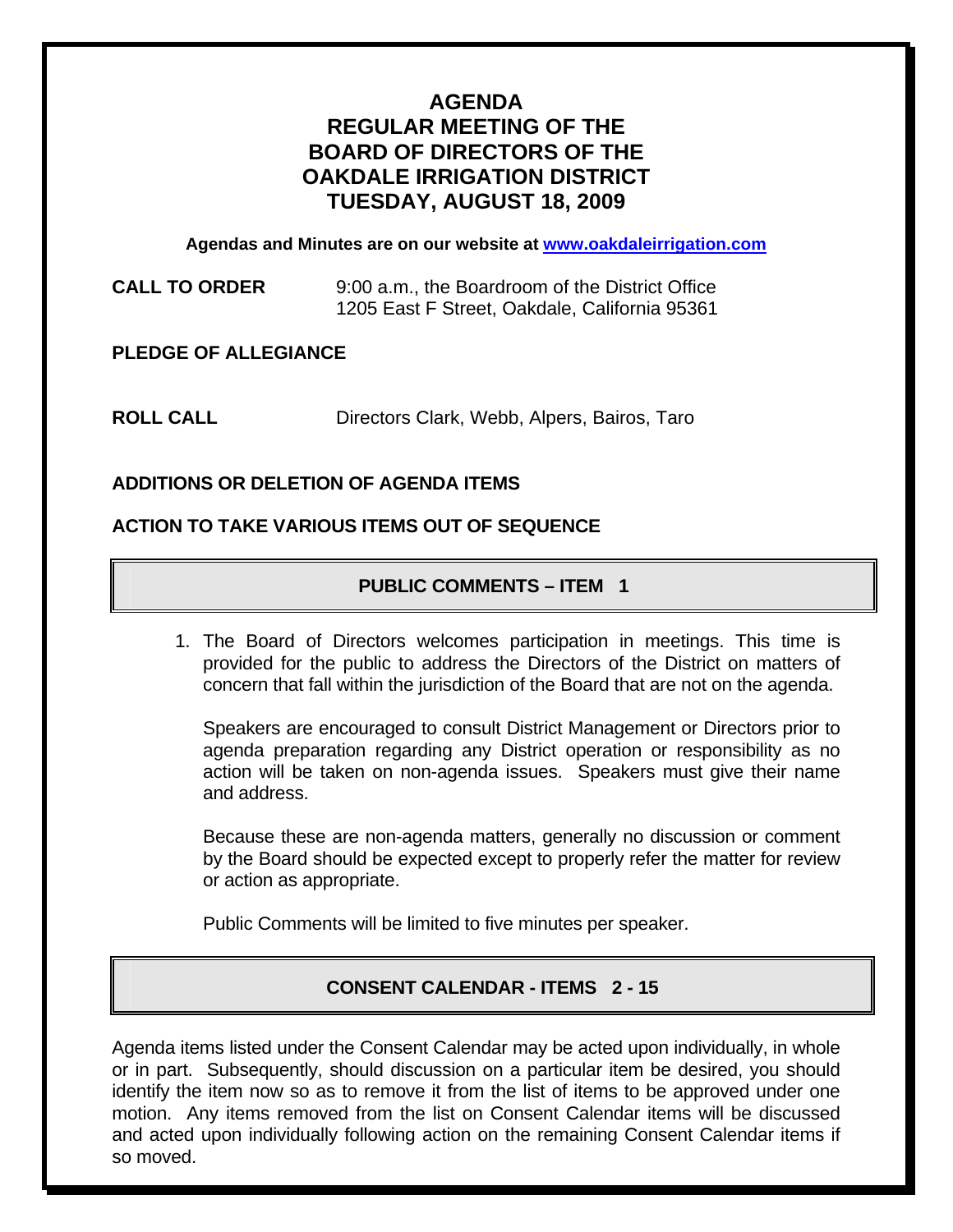- 2. Approve the Board of Directors' **Minutes of the Regular Meeting of August 4, 2009, and Resolution No. 2009-47**
- 3. Approve **Oakdale Irrigation District Statement of Obligations**
- 4. Approve **Improvement District Statement of Obligations**
- 5. Approve the **Treasurer and Chief Financial Officer's Report for the month ending July 31, 2009**
- 6. Approve **Assignment of Capital Work Order Numbers**
- 7. Approve **Work Release No. 001 to Professional Services Agreement 2008-PSA-010 to Tracer Environmental Services for the five (5) Year PSM/RMP/CalARP Program Revalidation**
- 8. Approve **Work Release No. 001 to Professional Services Agreement 2009-PSA-015 to Bumgardner Biological Consulting for the North Side Regulating Reservoir – Biological Monitoring**
- 9. Approve **Work Release No. 001 to Professional Services Agreement 2009-PSA-015 to Giuliani & Kull for the North Side Regulating Reservoir – Surveying Services**
- 10. Approve **Work Release No. 002 to Professional Services Agreement 2009-PSA-015 to Giuliani & Kull for the South Main Second Concrete Flume Surveying and Topo**
- 11. Approve **Work Release No. 001 to Professional Services Agreement 2009-PSA-008 to Kleinfelder West, Inc. for the North Side Regulating Reservoir – Geotechnical and Testing Services**
- 12. Approve **Work Release No. 003, Amendment 2 to Professional Services Agreement 2009-PSA-001 to Provost & Pritchard Consulting Group for the North Side Regulating Reservoir Construction Management and Review Services**
- 13. Approve **Selection of CSDA Board of Directors Candidate for Election 2009**
- 14. Approve **Notice of Completion and Acceptance of Public Works Project for the South Lateral and the South lateral Reservoir Project**
- 15. Approve **Professional Service Agreement with FISHBIO Environmental, LLC for the Honolulu Bar Enhancement Project**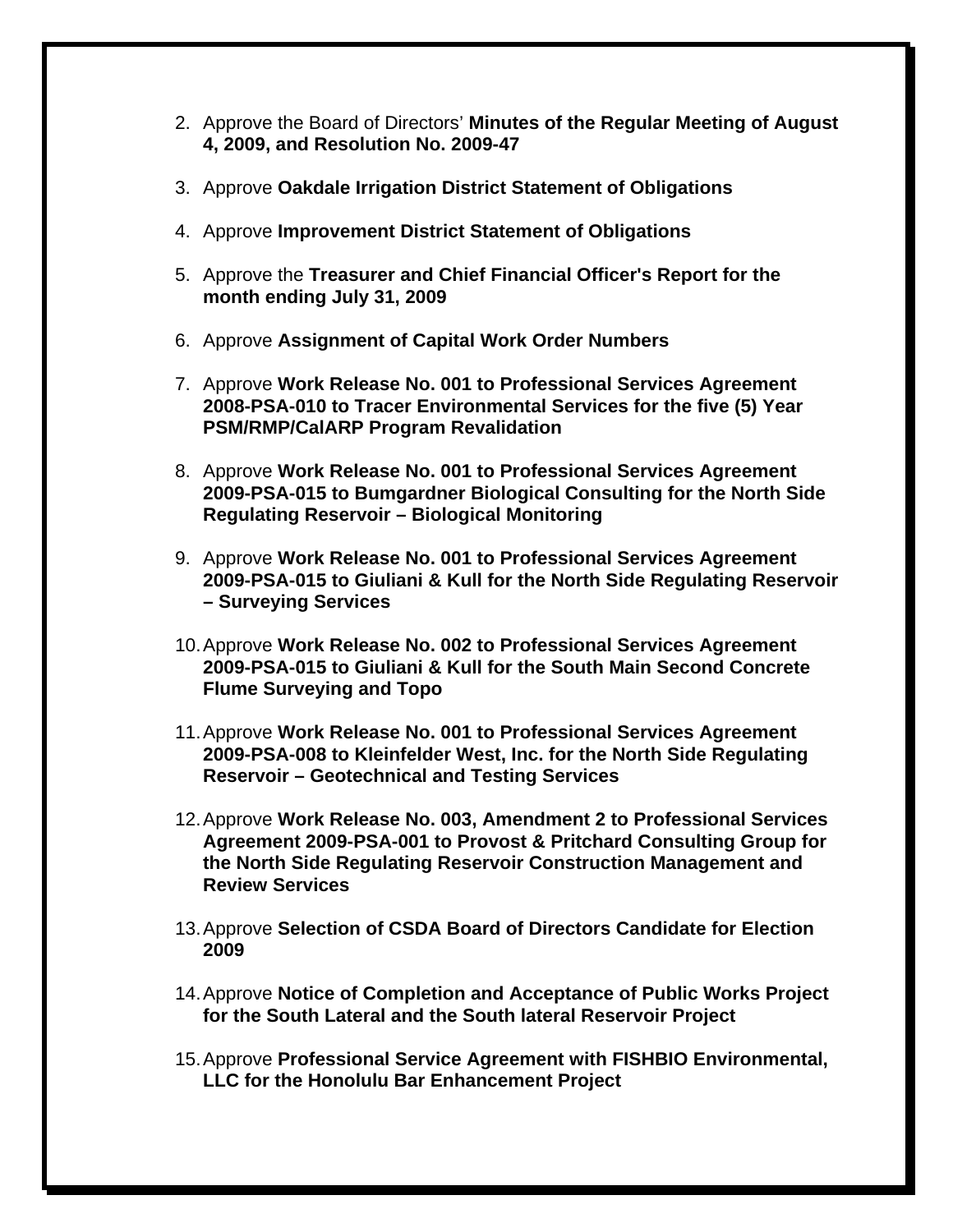## **ACTION CALENDAR – ITEMS 16 - 18**

- 16. Review and take possible action to **Direct Staff to Amend Reserve Policy to Include a Public Benefit Fund and to Develop Policies for Fund Disbursement**
- 17. Review and take possible action on **Allocation of the \$5 Million in Water Transfer Revenues Received in 2009**
- 18. Review and take possible action on **Work Release No. 004 to Professional Services Agreement 2009-PSA-003 to Condor Earth Technologies for Construction Management Services for the South Main Canal & Tunnels Improvement Project**

#### **DISCUSSION – ITEM 19 - 20**

- 19. Discussion on business items as they appear on the Tri-Dam Board Agenda for Tuesday, August 18, 2009 at 1:00 p.m.
- 20. Discussion on receipt of \$300,000 Challenge Grant from the Bureau of Reclamation towards the reconstruction of Cashman Dam

# **COMMUNICATIONS – ITEM 21**

- 21.**Oral Reports and Comments**
	- A. **General Manager's Report on Status of OID Activities**
	- B. **Committee Reports**

Planning and Public Relations Committee Meeting, August 12, 2009, 9:00 a.m.

 $\triangleright$  Mechanisms of Funding Community Programs

Personnel Committee Meeting, August 12, 2009, 9:30 a.m.

- $\triangleright$  Review of Policy 8.5.(d) Safety Coordinator
- $\triangleright$  Review of Performance Pay

#### Water/Engineering Meeting, August 14, 2009, 9:00 a.m.

- ¾ Willms Ranch Project
- ¾ Wyatt Pipeline Replacement (APN: 002-054-003 Airola)
- ¾ Encroachment on Adams No. 1 Pipeline (APNS: 064-059-003/004 Cook)